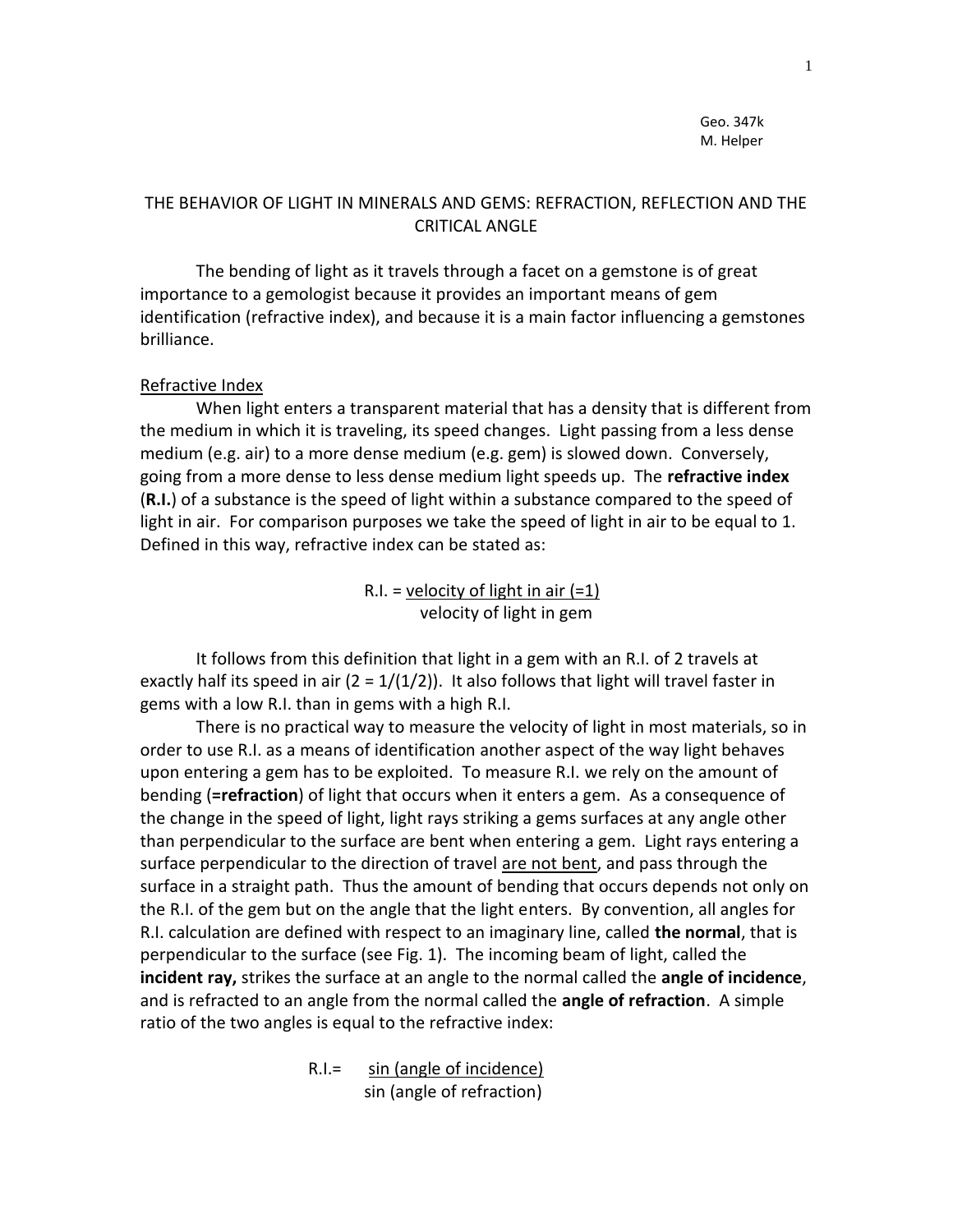

This equation has several features that are important in gemstones. First, it means that if the angle of incidence changes, the angle of refraction must also change because the R.I. must stay the same. How does it change? If the angle of incidence is small (this means that the ray is steeply inclined with respect to the surface, but at a small angle to the normal) then the ray is refracted (bent) less than if the

angle of incidence were high. Take a good hard look at Figure 2 that shows this.

Second, because the R.I.s of minerals and gems are always greater than 1 (they range from about 1.4-2.4 for common gem materials), the equation means that the angle of refraction must always be less than the angle of incidence. Stated another way, this means that *light entering a gem will always bend toward the normal and light* 

*exiting a gem will always bend away from the normal*. Third, the equation means that for a given angle of incidence, *a gem with a higher refractive index will bend light more strongly than a gem with a lower refractive index*. This derives from the fact that when the angle of incidence is held constant, to increase the R.I. the angle of refraction must decrease (look at the equation and prove this to yourself). Remembering that the angle of refraction is defined with respect to the normal, a smaller angle of refraction means a larger amount of bending.



Figure 2. Angle of refraction varies with angle of incidence. Light rays incident upon the surface of a diamond at different angles are refracted differently, but in all cases the ratio sin i sin r is equal to 2.42, the refractive index of diamond.

### The Critical Angle and Total Reflection

 The above discussion of refractive index focuses on how light bends when entering a gem. Brilliance in gemstones reflects primarily how light exits the gem. Light leaving a gemstone either; 1) escapes and is refracted away from the normal or; 2) is completely reflected back into the stone. The most brilliant gemstones are those whose pavilion facets (bottom of the stone) *act like mirrors*, reflecting light back up through the table and crown (top of stone) to the eye. Gemstones whose pavilion facets *behave as windows*, passing light out the bottom of the stone, look dull and less brilliant. What determines whether light inside a gemstone will be internally reflected or pass through a facet? Two things; the angle at which it strikes the facet and the R.I. of the gemstone.

 Recall that light leaving a gem will be refracted *away from the normal*, and the amount of refraction depends on the angle at which it strikes the surface and the R.I.. Light striking a facet perpendicular to the facet will escape without being refracted, whereas light striking the facet at a somewhat lower angle will bend away from the normal as it exits (Fig. 3). It should be apparent that there must exist some angle of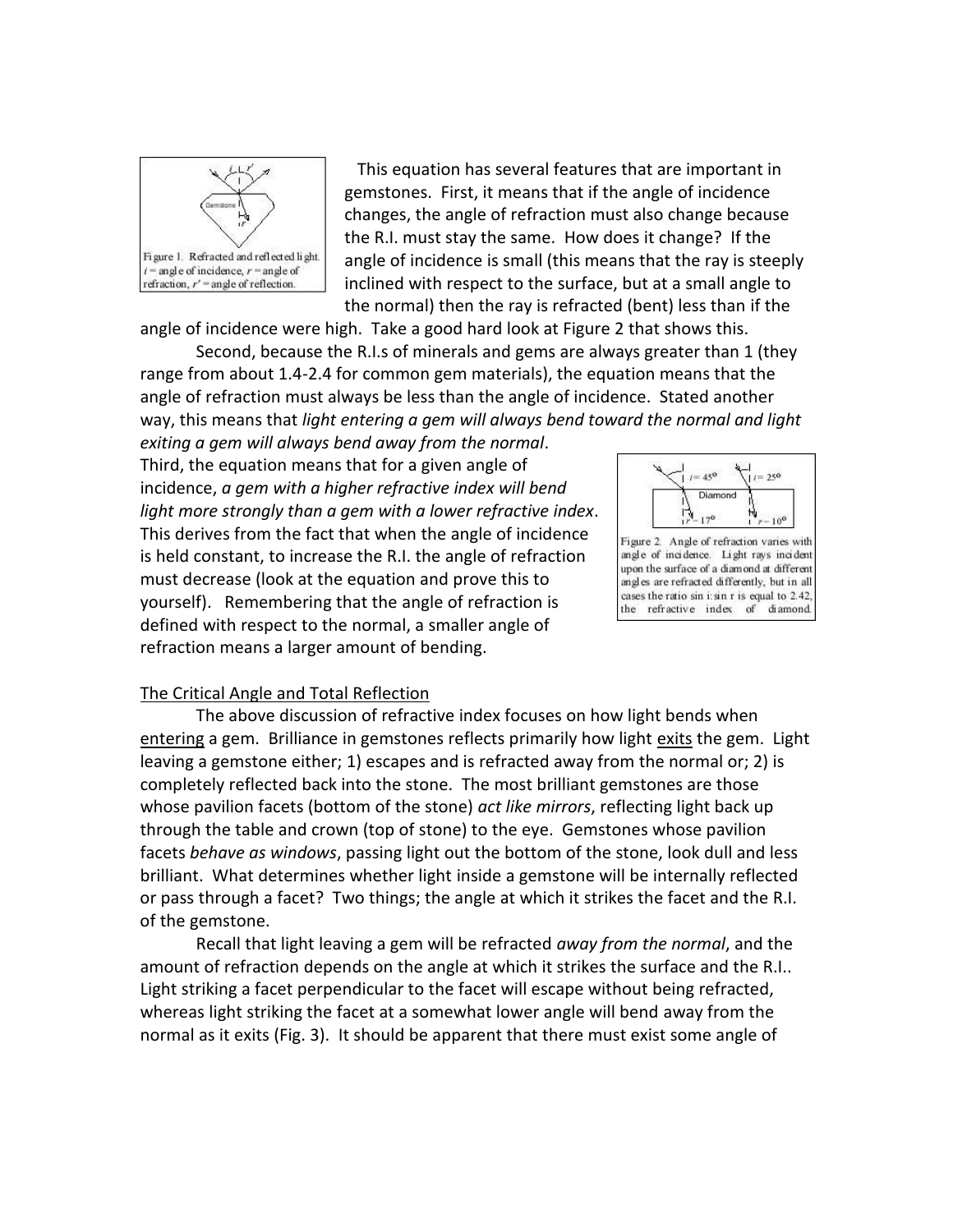

for this gemstone because ray 2 is refracted to 90<sup>0</sup> from the normal. Ray 1 stikes the gemstone's surface at less than the critical angle and exits into air. Ray 3, which strikes the surface at greater than the critical angle, is totally reflected and stays within the gemstone.

incidence at which light striking a facet on its way out will be bent far enough to emerge along a path that is exactly parallel to the facet. This angle is a unique property in every transparent mineral and is called the **critical angle** (C.A.). It is related to the refractive index by the simple relation:

$$
\sin C.A. = 1/R.I.
$$

Light striking a facet at an angle greater than the

critical angle can not escape through the facet but is instead reflected back into the gem. The equations states that minerals with high R.I.s (e.g. diamond) have low C.A.s and vice-versa.

 Critical angle is defined, like the angles of incidence and refraction, with respect to a normal. For quartz, which has a critical angle of 40.2<sup>0</sup>, all rays of light exiting facets at this angle to the normal are refracted parallel to the facet they strike. Rays of exiting light striking facets at angles greater than this angle are internally reflected, and bounce around the interior of the stone until they impinge upon a facet at less 40.2<sup>0</sup> to the normal, where they then escape. In order to simplify this concept somewhat we could imagine a cone with an opening angle equal to the critical angle of the gem that is centered on a normal to a facet (see Figure 4). These cones are referred to as **cones of acceptance**. All light rays in the gem striking the facet at angles within the cone will escape out the facet, and all light rays striking the facet outside the cone will be reflected off the facet and stay within the gemstone. Gems with a higher R.I.s have *smaller* cones of acceptance (see above), and thus can internally reflect greater amounts of light than gems with lower R.I.s (larger cones of acceptance). **This is the conceptual reason why gemstones of high R.I. materials are more brilliant than those made of materials with a low R.I., all other factors being equal.**

 Because gemstones gather light from all angles, there will always be lots of light that will pass through the stone without being internally reflected. Indeed, to try to evaluate all possible ray paths for incoming and exiting light in even the simplest cuts is a daunting if not impossible task. Cuts can be designed by simple, graphical ray tracing of near-vertically incident light entering the table or crown of the stone, and by experimentation, to internally reflect the maximum amount of light back up to the table and crown facets. This is because a large percentage of light striking facets at angles much less than  $90^{\circ}$  is reflected from the facet surfaces, never makes it into the stone and thus does not contribute to the brilliance. Although such ray tracing exercises greatly oversimplify the true nature of a cuts brilliance, they reveal certain aspects that lead to several important generalizations that can be applied to all cuts. (For an interesting and enlightening discussion of this topic, see Chapter 7 in Faceting for Amateurs by Glenn and Martha Vargas, on reserve under Geo. 347k in the Geology Library). First and foremost, they reveal that *maximum internal reflection from the pavilion facets occurs only when the culet angle (angle between the girdle and pavilion facets) is larger than the critical angle for the gem*. For example, in the quartz gems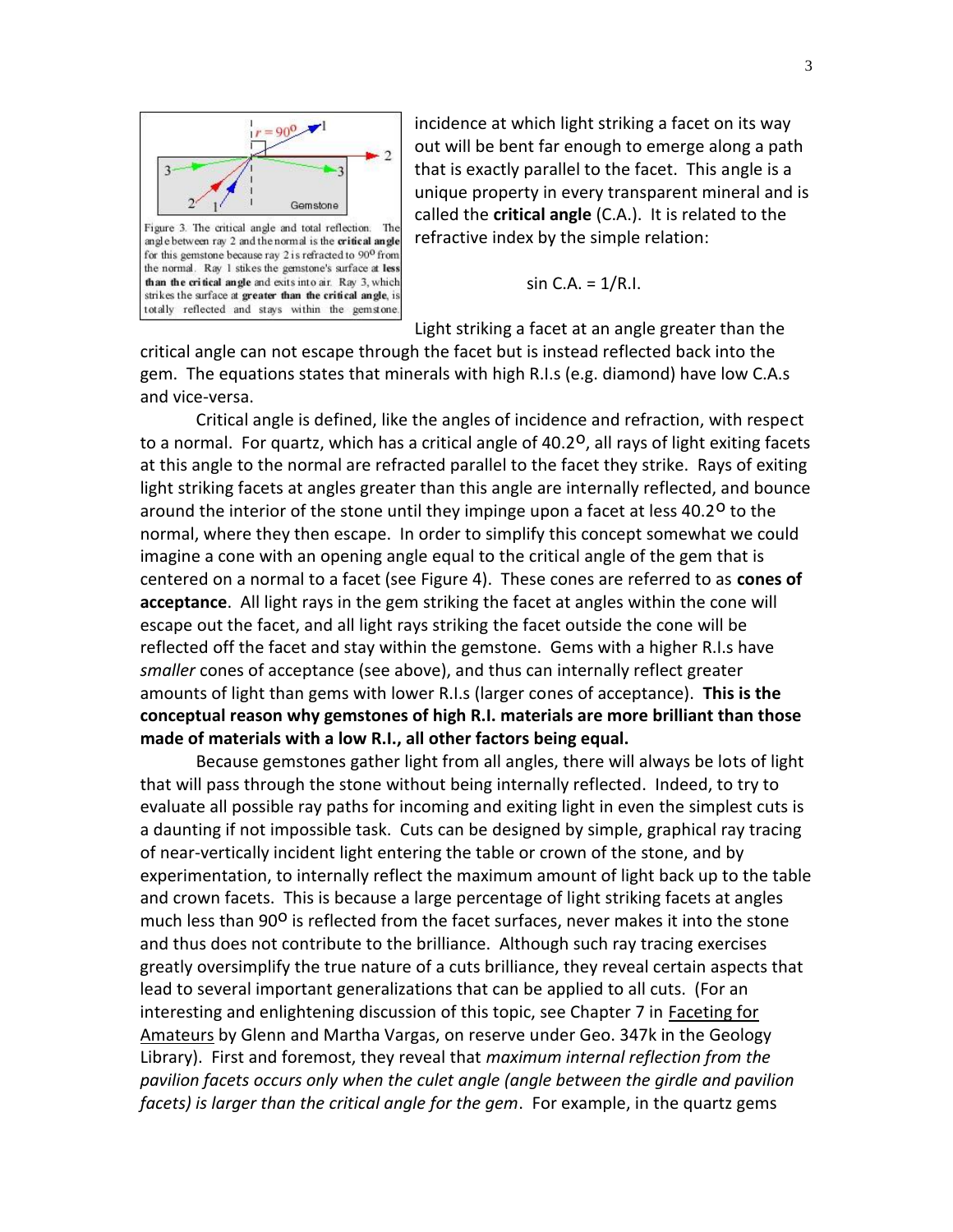which most of you will cut, the culet angle (43<sup>o</sup>) exceeds the critical angle (40.2<sup>o</sup>) by nearly  $3^{\circ}$ . Interestingly, most gems show maximum brilliance for culet angles between 40 $^{\circ}$  and 43 $^{\circ}$ . The greater the difference between the culet angle and the critical angle for the material, the more the gem can be tipped or inclined to the horizontal before the light entering through the table leaks out the botton.

*Crown facets act like a lens*, refracting exiting light upward toward the viewer. The angle of cut of the crown facets with respect to the girdle is apparently not as critical, but must be less than the critical angle so that light exits and is not internally reflected. For culet angles of 45 $^{\circ}$ , most light entering the table will be internally reflected and exit though the table, making the crown facets superfilious. *It is thus clear that all culets angles should be less than 45<sup>o</sup> but greater than the critical angle for the material if the light is to exit through the crown*.

*The other role of the crown is as a prism, allowing dispersion to occur* for exiting light rays. The flashes of color from the crown of a diamond are an example. Dispersion is only visible if the exiting ray of light is not parallel to the path it takes upon entering the gem.

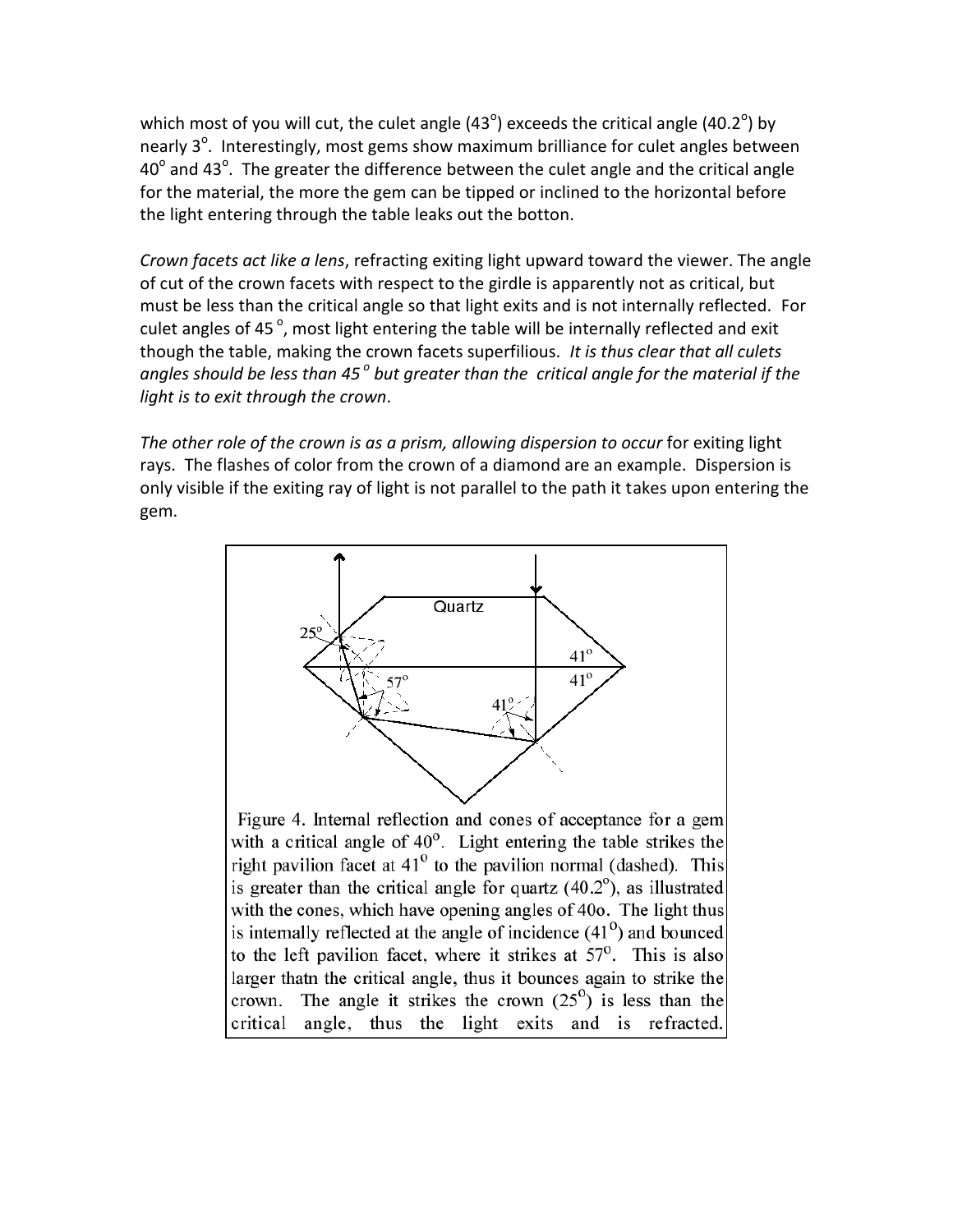## REFRACTIVE INDEX EXPRESSED BY SPEED OF LIGHT

|         | <b>Substance Velocity of Light miles/second (kilometers/second)</b> | <b>Refractive Index</b> |
|---------|---------------------------------------------------------------------|-------------------------|
| Space   | 186,282 (299,792)                                                   | 1.00                    |
| Air     | 186,232 (299,890)                                                   | 1.00                    |
| Water   | 140,061 (225,442)                                                   | 1.33                    |
| Glass   | 122,554 (197,349)                                                   | 1.52                    |
| Diamond | 77,056 (124,083)                                                    | 2.42                    |

# **Refractive Index = Cv /Cs**

where Cv is velocity of light in a vacuum (i.e. "Space" above), and Cs is the velocity in the substance (i.e. "Glass" above).